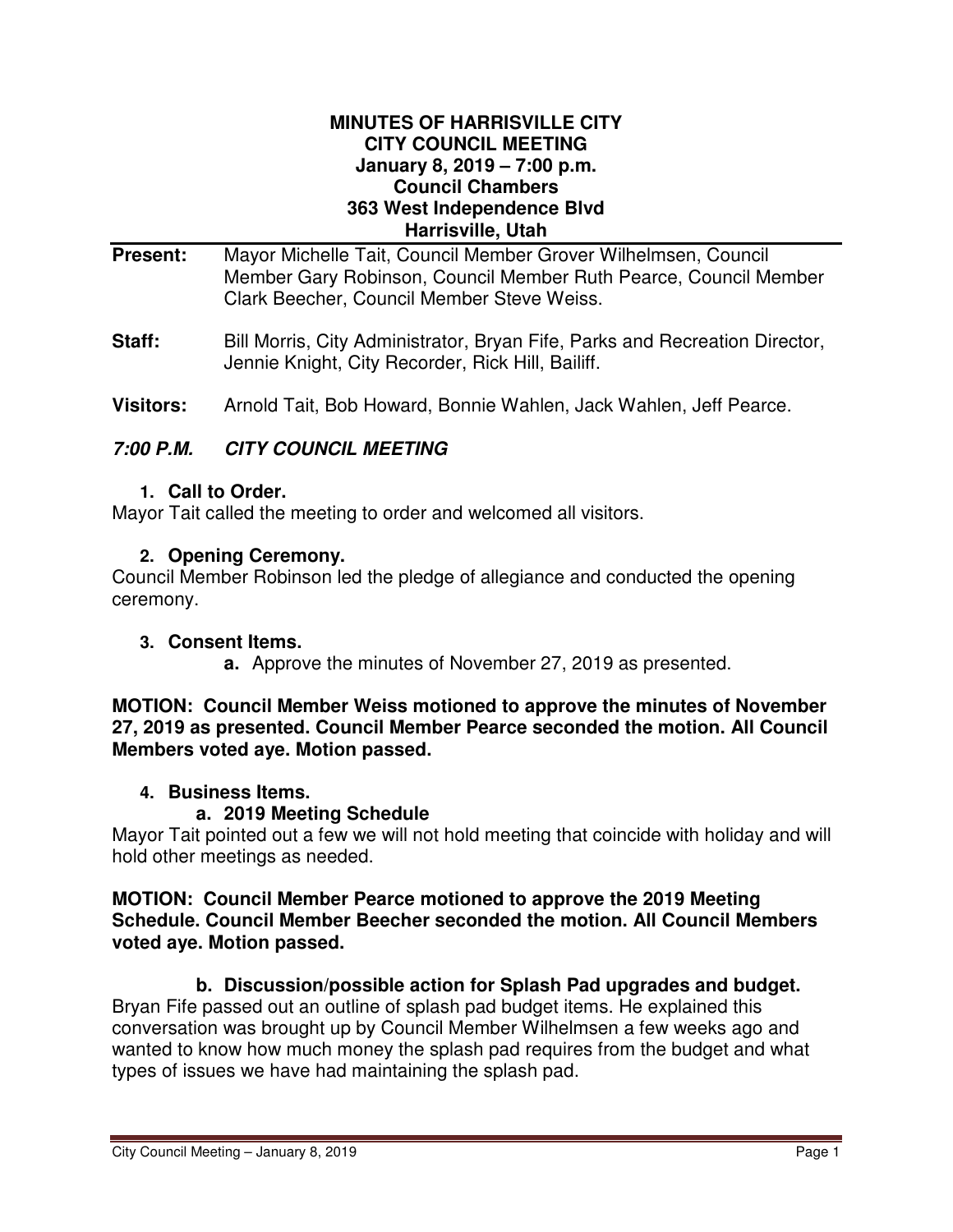He explained the history of the installation of the splash pad. RAMP contributed some money to the park reconstruction project. At the time an annual budget of \$7,000 was set to maintain the splash pad each year. The actual budgeting each year is around that amount, not including the employee wages and unexpected expenses. [Council Member Wilhelmsen arrived]

Unexpected expenses total \$22,683, which include vandalism, electrical issues, etc. Employee wages were reviewed over the current life span of the splash pad. Roughly \$330,000 has been spent on the splash pad. This is an overview of what the city has spent on the splash pad. An employee on call compensation has never been addressed; although he is planning to address this. The current budget year includes fund to replace some equipment, the power box and relays that went out. What was initially installed was not meeting the needs of the electrical system. The chemicals are very powerful and have affected the equipment. Additional fans also need to be installed. He will be asking for additional fund the next budget year to address these types of issues. \$7,000 has already been committed to replace the electrical panel. The engineering of this panel has already been completed but the box has not been built yet. Another \$1,200 will be used to replace the automatic valve and bollard sensor. The splash pad only operated during employee hours last season because of the issues. There are some safety mechanisms in place. A former employee caught an electrical fire issue before the entire system was lost.

Bryan Fife expressed his opinion the city is putting a lot of money into the splash pad and he is unsure this is being utilized by our residents. Often times vans of day care kids are overtaking the splash pad each season. He feels a lot of money is being spent and our residents are not taking advantage of this benefit. He explained Steve Clark, who has now retired, needs to be replaced. He is seeking direction from Council on what direction the splash pad will go before he hires another employee. Not a lot of police calls have been generated.

Council Member Robinson asked what the cost would be to fence off the splash pad to control the hours and how long the life of the concrete is. Bryan Fife estimated \$8,000 for fencing. He explained vandalism has happened during the daylight hours. He actually took pictures of the concrete during installation; the rebar matting is very thick, likely as much rebar as concrete. The concrete is in good shape; it is not sealed and they do not salt it at all.

Council Member Robinson asked what portion of the splash pad was covered by the RAMP grant. Council Member Pearce estimated at least 50%.Council Member Wilhelmsen pointed out the annual maintenance is not meeting the budget needs with an additional \$20,000 needed each year. He asked Council for ideas of what to do with area if the splash pad is closed down. The restrooms will be used but doing something else with this area may be more productive. Additional sports fields or other things. Council Member Pearce said the season is very short with only three months of the year being the splash pad season. She feels this is a money pit.

Mayor Tait asked if there is another monetary option to help fund this. Mayor and Council discussed the possibility of charging for the use of the splash pad. Bill Morris pointed out anything paid for by RAMP must be open to the public at no cost. Council Member Robinson asked if there is expiration to that time frame. Bill Morris suggested checking with Riverdale and South Ogden cities to see what they are doing to maintain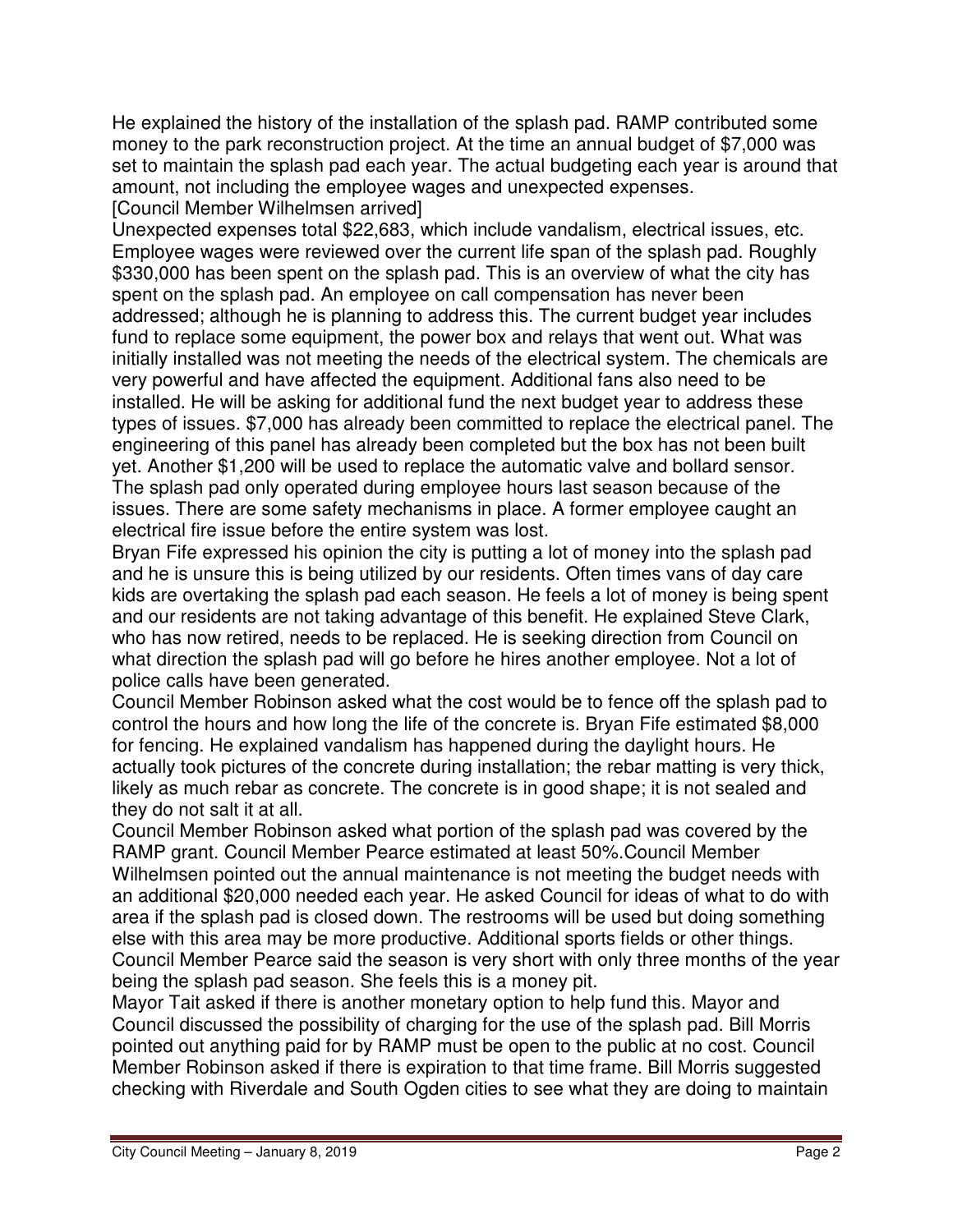their splash pads. He reminded Council when the splash pad was installed, liability issues were addressed.

Council Member Weiss asked how often the bowery is rented. Jennie Knight said most weekends and sporadically throughout the week. Council Member Weiss suggested installing another pavilion that could be rented out.

Mayor Tait suggested Council take all of this under consideration. Council Member Wilhelmsen asked if the main concerns are liability issues and the cost for employees. Bryan Fife said he will need to address any changes. If there is a charge, we would have to hire part time employees. Council Member Weiss asked if there is an option to have people sign waivers. Bill Morris said the liability with personal injury is not much because we have governmental immunity as long as Bryan Fife follows the guidelines. He did suggest having Jason Watterson from the Utah Local Governments Trust conduct an inspection to address any potential issues.

Bill Morris also suggested applying for additional funding through RAMP to see if they will cover some costs.

Council Member Beecher asked if volunteers could help. Bryan Fife said volunteers usually do not work out very well. They can walk away anytime and then often the city is left with larger problems.

Without any further instruction, Bryan Fife will move forward with the regular season.

# **c. Discussion/possible action on Locking Park Entrances at Night.**

Bryan Fife explained this discussion is a follow up from a Council request a few months ago. He said the cost to run a chain across the north and south entrances at Highway 89 and another one at the end of Independence is \$1,000. Bill Morris suggested Council approve this, he would like to get the parks secured. Other surrounding cities are looking at vandalism issues and he feels this will liken worsen.

Council Member Robinson asked where the chains will be installed. Bryan Fifes said on posts at the threes entrances from 6am to 10pm. The police department would lock these. The policy is already in place, this is just enforcing an existing policy. Council Member Weiss asked about signage. Bryan Fife said the cost estimate includes signs. The would only address vehicle traffic.

Council Member Wilhelmsen asked if this is chain or gates. Bryan Fife said he would prefer gates, but the chains are more affordable. If someone wanted to get through, they would be able to but with minimal damage to city property. The chains would be held with clips not locks, to allow access for plowing and restricted access.

# **MOTION: Council Member Pearce motioned to approve purchase of chains to close the park entrances for security. Council Member Wilhelmsen seconded the motion. All Council Members voted aye. Motion passed.**

# **5. Public Comments - (3 minute maximum)**

**Bob Howard** expressed his concerns with the empty houses on Wall Avenue. There are four vacant houses he is sure transients are living in. Some of these houses have been empty for six months or more; this is causing vandalism to his property. He asked if the Council has plans for these houses. Bill Morris suggested enforcing the vacant house ordinance, requiring property owners to secure the properties. Bob Howard